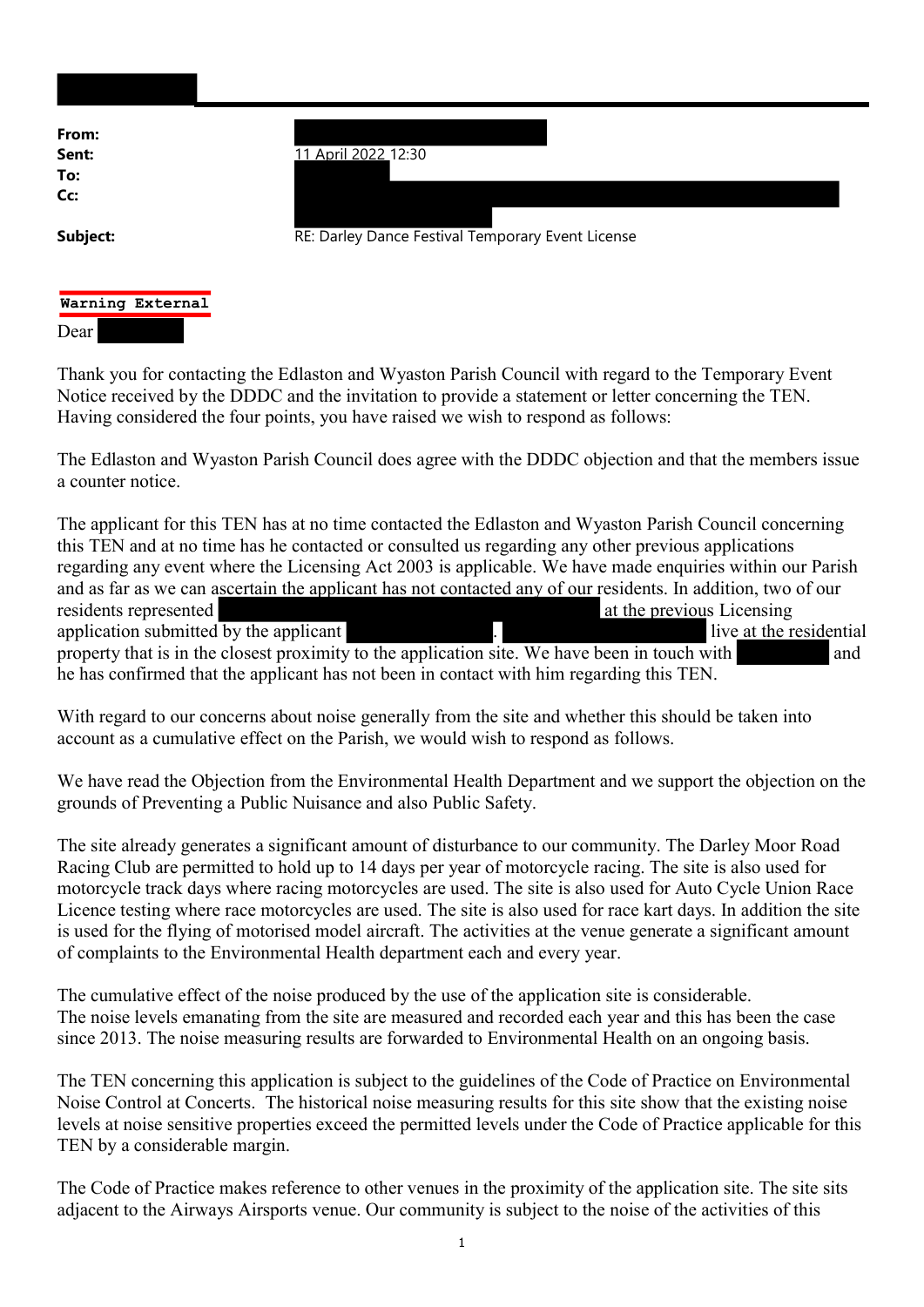venue which include the flying of microlight aircraft and motorised paragliding. The use is not restricted to any number of days per year.

The additional cumulative effect of these activities on our community is considerable.

As a Parish Council we understand that the TEN procedures under the Licensing Act 2003 would generally expect to be treated with a 'light touch' to benefit communities and applicants. The Parish of Edlaston and Wyaston together with our surrounding Parish areas are the subject of significant noise from existing sites and venues. The noise levels are measured and recorded as existing documents. The location is the only community in Derbyshire with a motorcycle race track, motor car grass tracking site and microlight venue in close proximity to existing residential properties. In the whole of Derbyshire, the application site must surely be the last place which could be considered to be suitable for a TEN for a dance festival. With regard to your invitation for our comments regarding the location and direction of the stage we would say the following.

We have examined the site plan provided to us on the Licensing portal. The site plan appears to be the same or similar to the previous plan submitted with the previous application by the applicant. The only difference is that Stage Two has been removed. We understand from the Objection from Environmental Health that the sound level is to be the same as the previous Noise Management document.

As a Parish Council we would expect technical examination of the predicted noise levels to be carried out by Environmental Health, possibly with the assistance of an Acoustic Consultant for the DDDC if required. We do note that the original NMP for the applicant shows to be 426 meters from the stage with a predicted noise level of 73 dB LAeq. We would ask you to note that submissions made to the Licensing Dept by residents prior to the TEN and held as historical documents at the DDDC question the claims in the NMP as to the barrier attenuation reduction. Historical documents and photographs show that the building in front of property has little or no attenuation properties since the single storey building has no glass in the windows or doors and you can see through the building. In addition, there is a clear line of sight from house to the stage area. Previously submitted documents also show that the orientation reduction is unlikely to be achieved since the angle to house is approximately half that to the Edlaston location previously shown on the NMP.

The Parish of Edlaston and Wyaston extends to the area of the A515 shown on the NMP and there are residential properties along this lane. The properties of Edlaston Hall and the surrounding properties are approximately 900 meters from the stage and the angle to the stage is again approximately half that to the one shown on the NMP. Historical documents show that the sound level at this location would be 70 dB LAeq.

Since there are already many occasions where the noise level, as measured in accordance with the Code of Practice for festivals, show the 65dB level is exceeded at residential properties then the removal of stage two will be of no consequence.

We wish to add that historical documents held on the DDDC database show the background level in our community. The background level at Church Farm Edlaston is 30.5 dB LA90 as measured by Environmental Health in 2012. Independent Acoustic Consultants measured the background level at The Old Chapel, Wyaston as 30.8 dB LA90 in 2012.

We are very much in agreement with the view of the Environmental Health Department and in particular the closing statement being: Taking into account the noise from other activities on the site, the Environmental Health Department feel this situation will be a noisy event, and Members should decide whether the public should be exposed to another Noisy Event from this venue.

Yours sincerely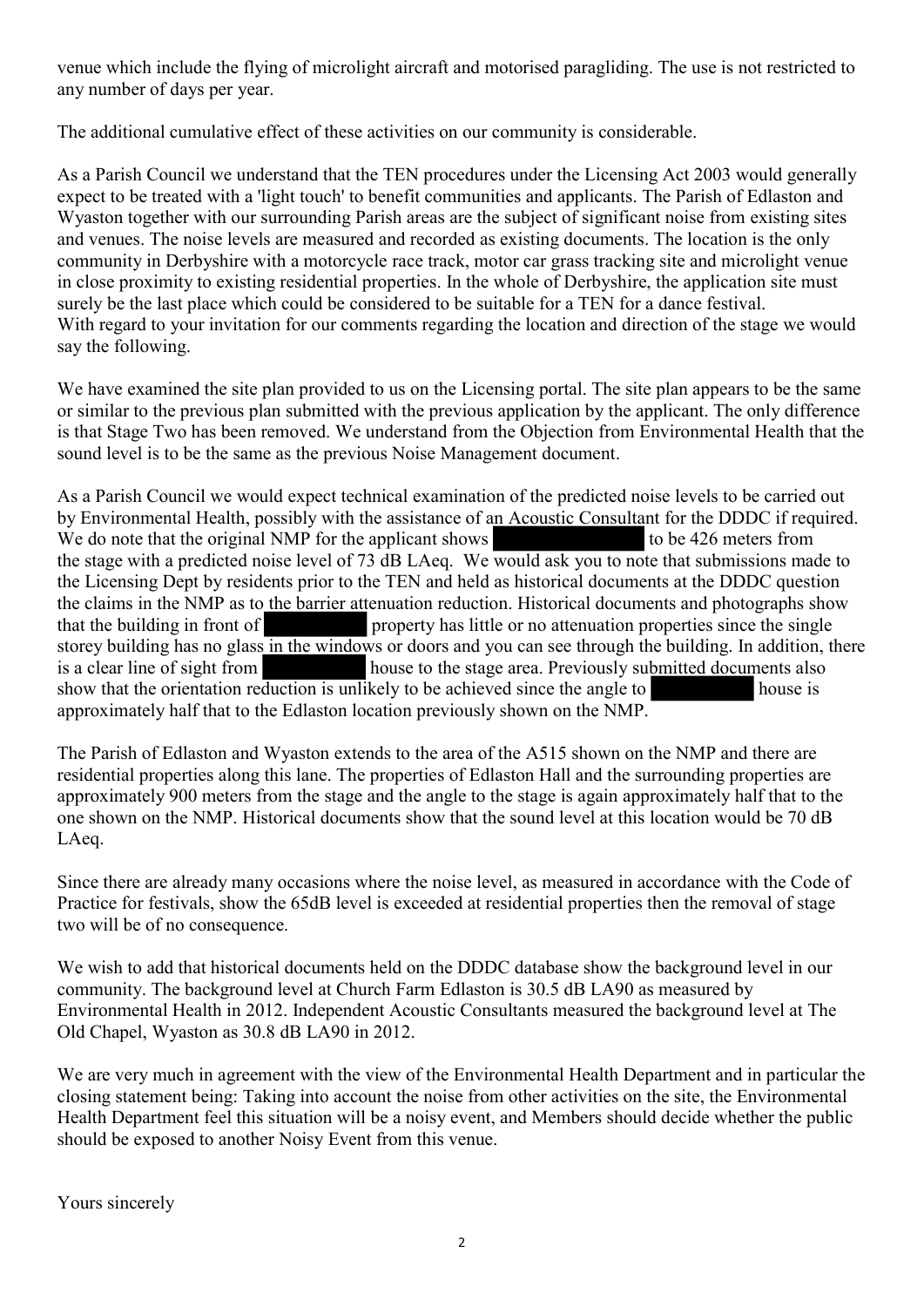l

## Parish Clerk From: Sent: 08 April 2022 16:56 To: Cc: Subject: RE: Darley Dance Festival Temporary Event License Dear

I have just been speaking with , Environmental Health would like to know, and whether as Eldaston & Wyaston Parish Council would like to provide a statement or letter for consideration.

The statement cannot introduce anything new not included within our objection, but it would be useful if the statement could confirm:

- Whether the Parish Meeting agrees with our objection, and that members issue a counter notice
- Whether the applicant has consulted with you or the local population around the site
- You concerns about noise generally from the site, and whether this should be taken into account as a cumulative effect
- The location and direction of the stage.

I have attached a copy of the Objection from Environmental Health, TEN application form, plan provided by the site. As confirmed the introduction of new evidence may not be admissible within the hearing. Also it would be useful if someone was available should elected members want to ask any person present at the hearing a relevant question.

If you could provide this information by Monday morning, this would be useful, but Tuesday morning would be our deadline for committees.

The committee hearing is on Thursday 14 April 2022, at 2pm within the Council Chamber, at the Town Hall.

Also could you pass this email onto a representative of Rodsley & Yeaveley Parish Council.

If you require further clarifications please do not hesitate to contact me,

Kind regards

l

Principal Environmental Health Officer (Commercial)



Derbyshire Dales District Council Town Hall Matlock